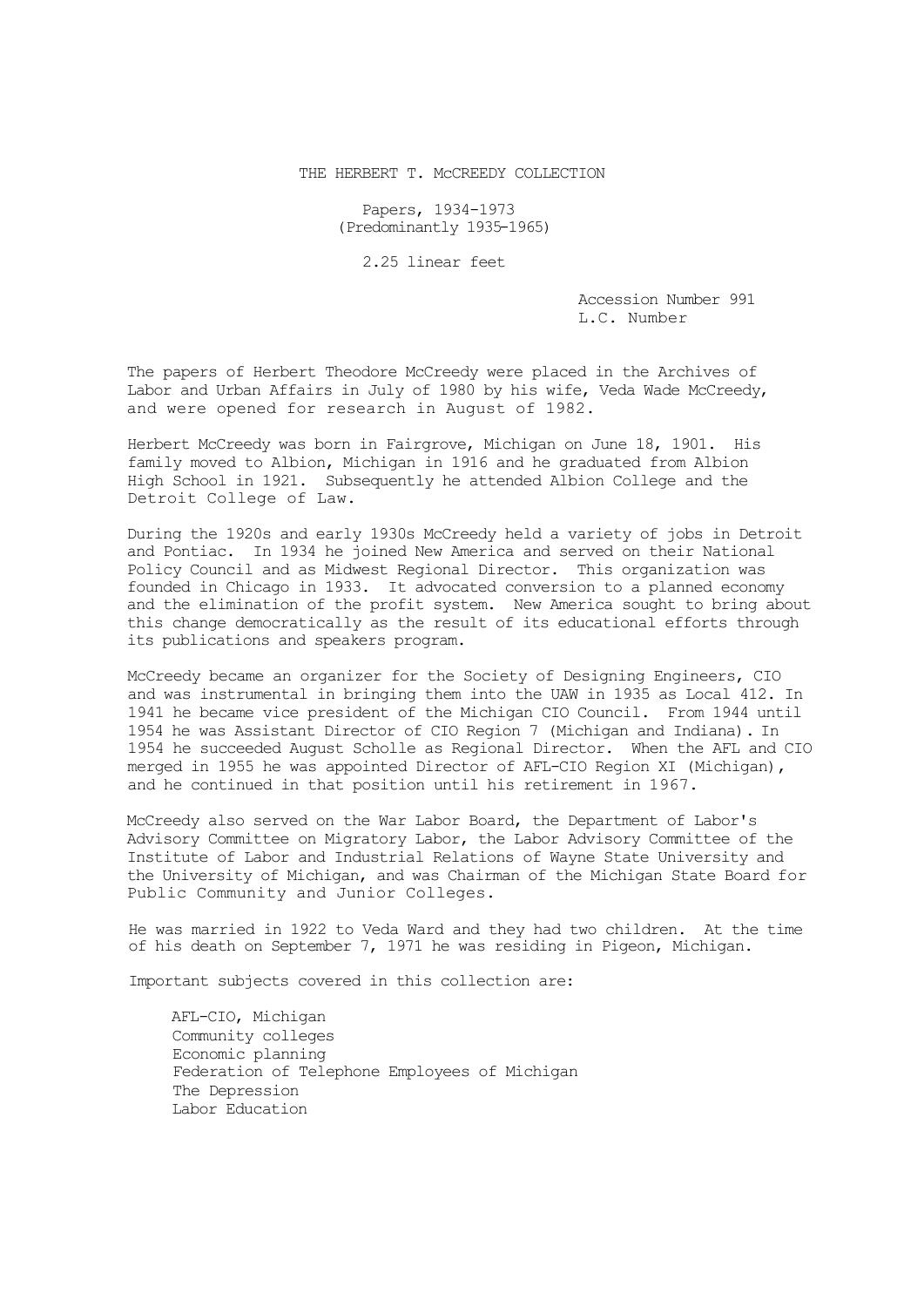1A Herbert T. McCreedy

New America Parochial school aid August Scholle School prayer (Becker Amendment)

Among the important correspondents are:

John T. Bobbitt James B. Carey Richard S. Childs Allen S. Haywood I. Krechevsky John W. Porter Harry F. Ward Hugh A. Wing Thomas H. Wright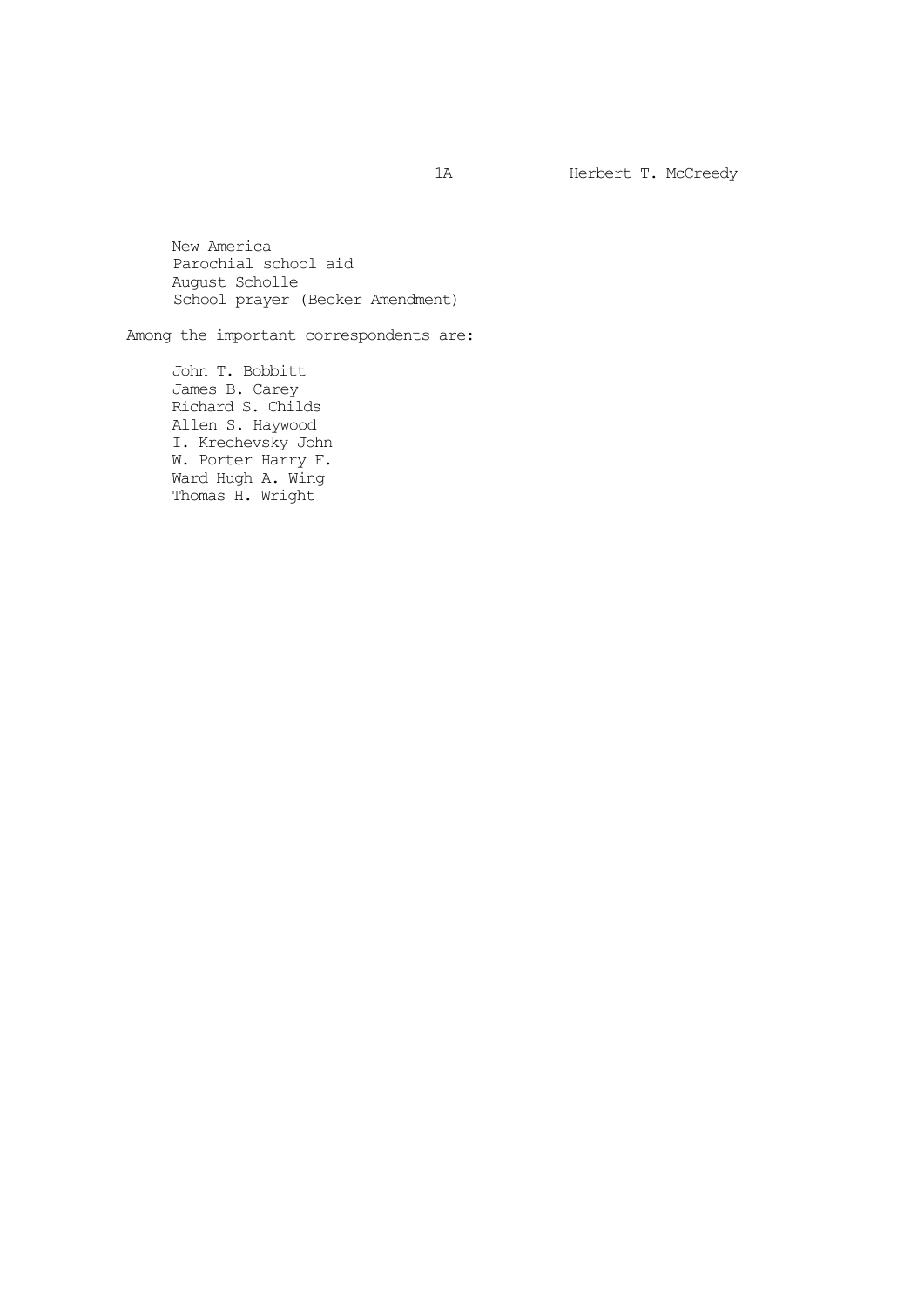2

## Contents

41/2 manuscript boxes

Series I, New American, 1934-1941; Boxes 1-2: Correspondence, minutes and reports, convention proceedings, and pamphlets pertaining to Herbert McCreedy's membership in the Chicago-based organization, New America.

Series II, Labor & Education, 1941-1973; Boxes 2-5: Correspondence and printed and manuscript material collected by Herbert McCreedy as an offical of the CIO and AFL-CIO and relating to his interest in education.

Non-Manuscript material

A number of books have been placed in the Archives Library. New American, New American News, and Social Change, publications of New America, are available in the Archives Library.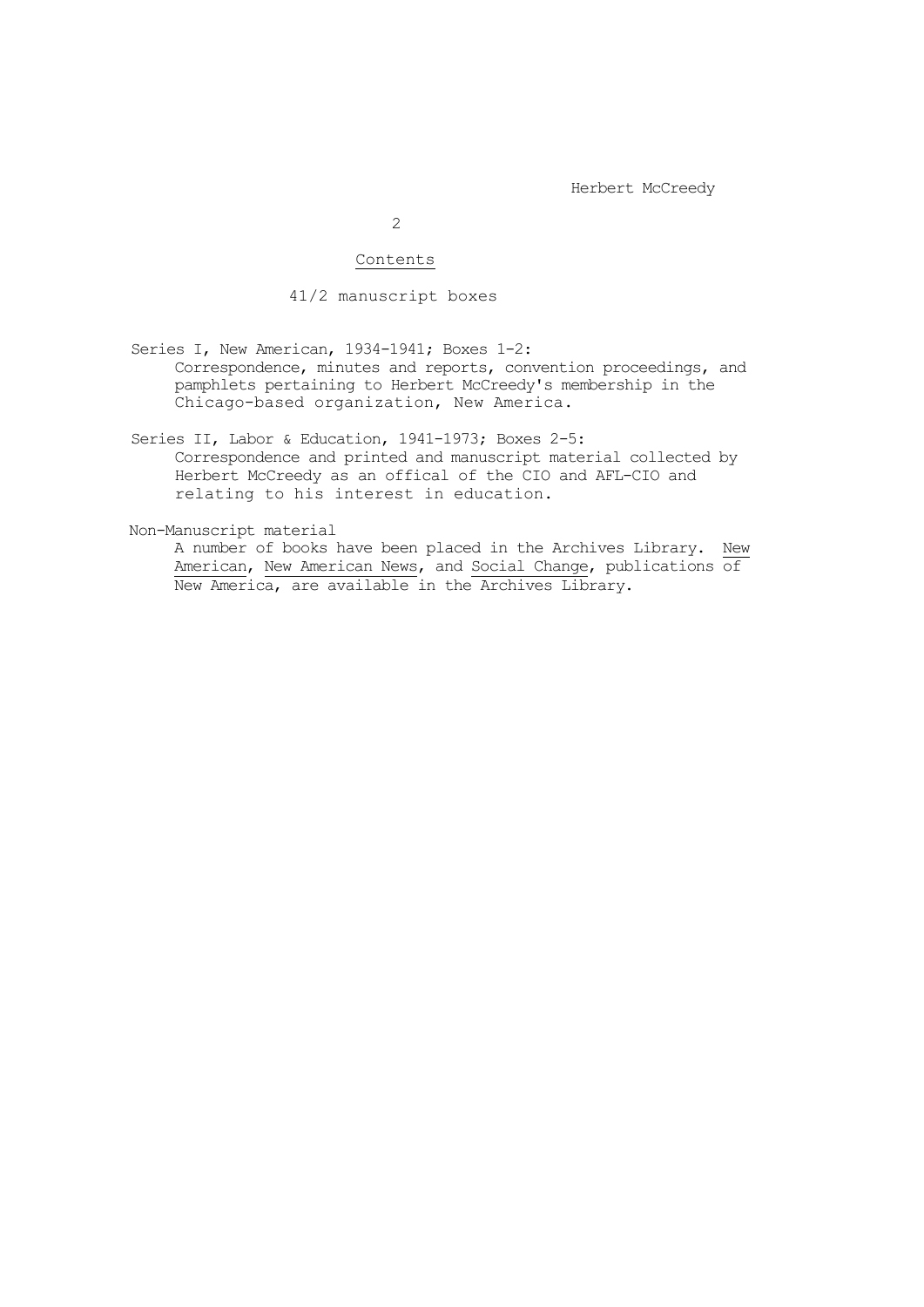## Series I New America, 1934-1941 Boxes 1-2

Correspondence pertaining to Herbert McCreedy's activities with the Chicagobased organization, New America, from the mid-1930s until the early 1940s. Minutes and reports of the New America National Policy Council begin in late 1938 and continue through mid-1941. Pamphlets published by New America relate to the educational function of the organization in the 1930s and early 1940s. Files are arranged alphabetically. Pamphlets are located at the end of the series.

Box 1

|             | 1. New America; Clippings, 1941                          |
|-------------|----------------------------------------------------------|
| $2 - 20$ .  | ; Correspondence, Jul 1934 - Oct. 1941                   |
| 21.         | ; Constitution and By-Laws, 1940                         |
| $22 - 24$ . | ; Manuscripts                                            |
| 25.         | ; Platform Statement                                     |
| 26.         | ; Proceedings of the First National Congress, Jul 1936   |
| 27.         | ; Proceedings of Third National Congress, Jul 1940       |
| 28.         | ; Proceedings of the Third National Congress, Song Sheet |
| 29.         | ; Lists of Officers                                      |
| $30 - 40$ . | ; Minutes and reports, 1938-Oct 1939                     |

Box 2

- 1-11. New American National Policy Council; minutes and reports, Nov. 1939-Jul 1940
	- 12. New America National Policy, skit
	- 13. The Crisis
	- 14. Disarm the Corporations
	- 15. Explaining Events
	- 16. A Message from New America
	- 17. New America: Its Goal and Program
	- 18. New America: Stop Fascism!
	- 19. The Supreme Court or the People: Who is to Rule?

20. What to Do

(For "Labor in War" by H.T. McCreedy see Box 4, folder 16)

3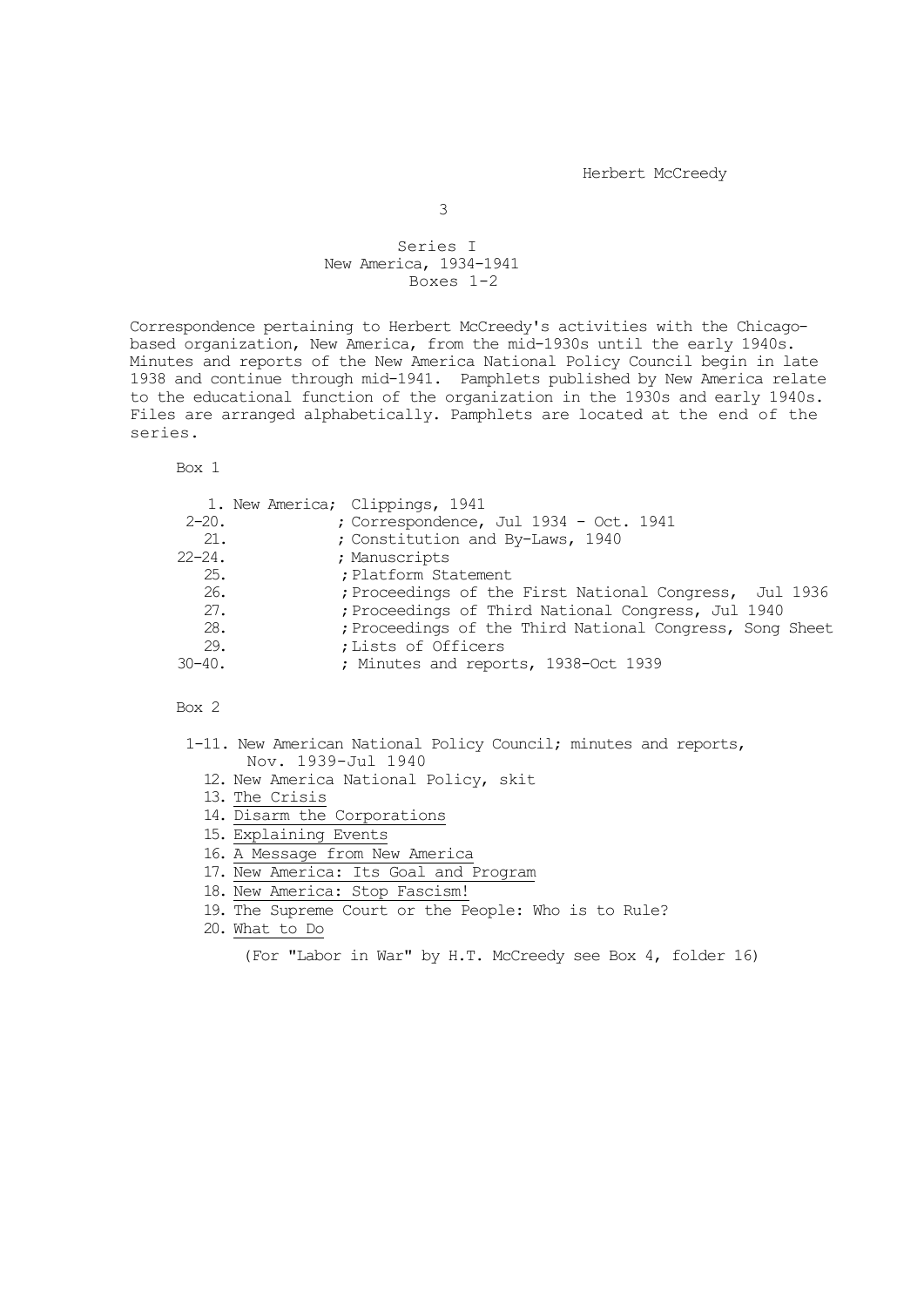## Series II Labor and Education, 1941-1973 Boxes 2-5

Correspondence as well as printed and manuscript material collected by Herbert McCreedy while an official of the CIO and AFL-CIO. The material also reflects McCreedy's activities and interests in labor education, community colleges, and the joint labor studies program of the University of Michigan and Wayne State University during the 1960s. Files are arranged alpabetically and publications are placed at the end of the series.

Box 2

|       | 21-23. AFL-CIO National Merger; clippings, 1955-59             |
|-------|----------------------------------------------------------------|
|       | 24. AFL-CIO County Convention Proceedings; Dec 1958            |
|       | 25. AFL-CIO Wayne County Merger; clippings, 1958               |
|       | 26-31. Incoming correspondence, 1942-68                        |
|       | 32-33. Becker Amendment; correspondence, May-Jul 1964          |
|       | 34-35. CIO Convention; clippings, Nov 1948                     |
|       | 36. CIO; Michigan Council Executive Board minutes, 27 Mar 1943 |
|       | 37. CIO; Political Action Statement for Michigan               |
|       | 38. Clippings, 1940-1954                                       |
| 39.   | , 1955-1956                                                    |
| 40.   | , 1957-1958                                                    |
|       |                                                                |
| Box 3 |                                                                |

1. Clippings, 1958-1959<br>2. . . . . 1959-1961 2. , 1959–1961<br>3. , 1961–1965 3. , 1961-1965<br>4. , 1965-1969 4. , 1965-1969 5. Colleges and Universities Committee of Michigan House of Representatives, 1969 6. Community College Board, 1965-1966 7. Community Colleges; clippings, 1964-1969 8. Community Colleges; correspondence, Apr-May 1962<br>9. Jan 1964 9. Jan 1964<br>10. 1965 10. 1965 11. 1966 12. 1967 13. 1968 14. 1969 15. 1970 16. 1971 17. Community Colleges; Six County Study of Needs, May 1960 18. ; survey, 1958 19. Community Health Association; correspondence, 1970 20-32. Correspondence, August 1936-Sep 1970 33. Democratic Keynote Dinner; program, 2 Feb 1952 34-37. Federation of Telephone Employees of Mich; background material, 1946-47

4